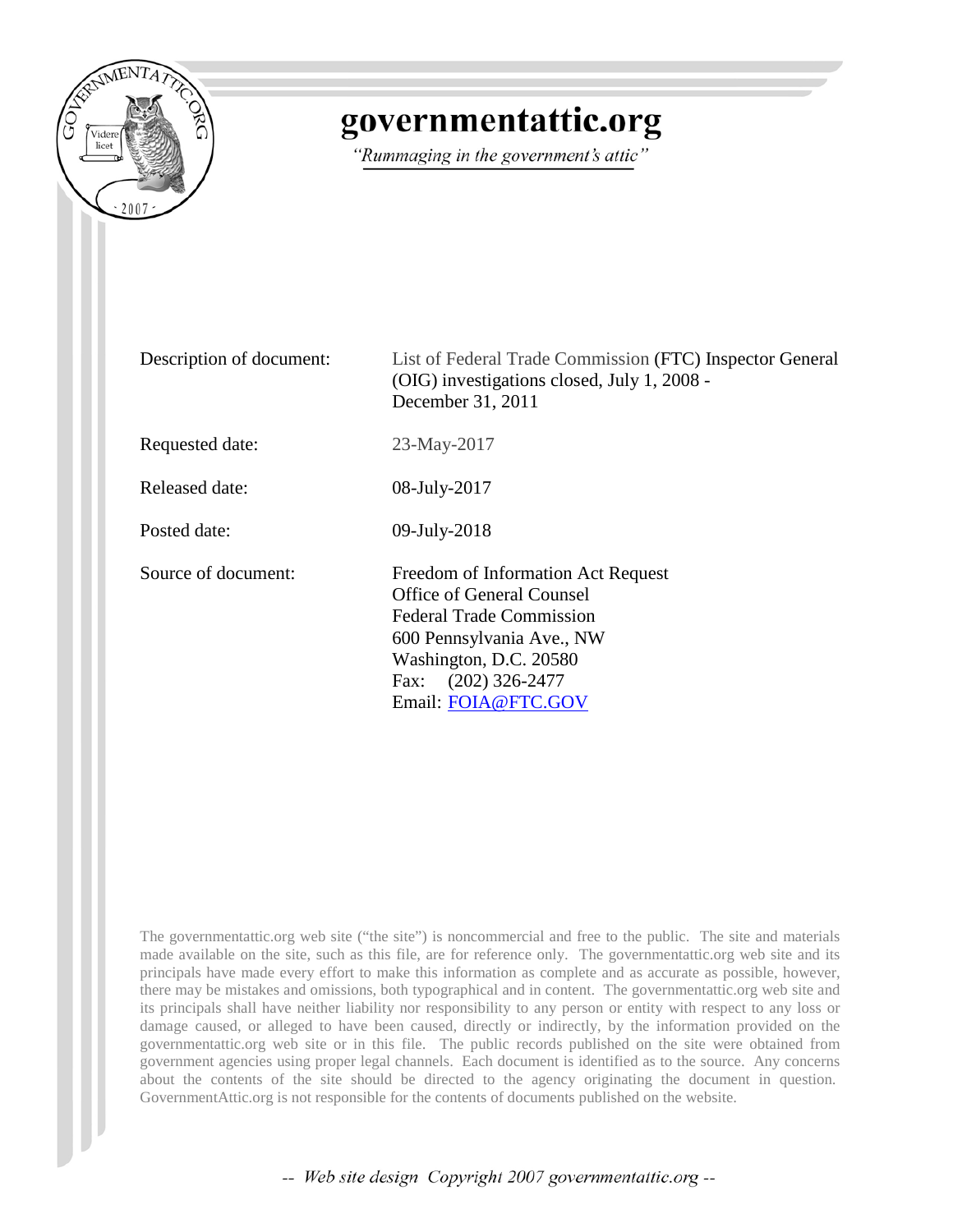

## UNITED STATES OF AMERICA FEDERAL TRADE COMMISSION WASHINGTON, D.C. 20580

## **JU\. 0 g 2017**

Re: FOIA-2017-00965 OIG Investigations

This is in response to your request dated May 23, 2017 under the Freedom of Information Act seeking access to a list of FTC OIG investigations closed between July 1, 2008 and December 31, 2011. In accordance with the FOIA and agency policy, we have searched our records, as of May 23, 2017, the date we received your request in our FOIA office.

We have located the responsive record. You are granted full access to the responsive records, which are enclosed.

If you are not satisfied with this response to your request, you may appeal by writing to Freedom of Information Act Appeal, Office of the General Counsel, Federal Trade Commission, 600 Pennsylvania Avenue, N.W., Washington, D.C. 20580, within 90 days of the date of this letter. Please enclose a copy of your original request and a copy of this response.

You also may seek dispute resolution services from the FTC FOIA Public Liaison Richard Gold via telephone at 202-326-3355 or via e-mail at rgold@ftc.gov; or from the Office of Government Information Services via email at ogis@nara.gov, via fax at 202-741-5769, or via mail at Office of Government Information Services (OGIS), National Archives and Records Administration, 8601 Adelphi Road, College Park, MD 20740.

If you have any questions about the way we are handling your request or about the FOIA regulations or procedures, please contact Anna Murray at (202) 326-2820.

Sincerely,

**Assistant General Counsel** 

Enc: 1 page